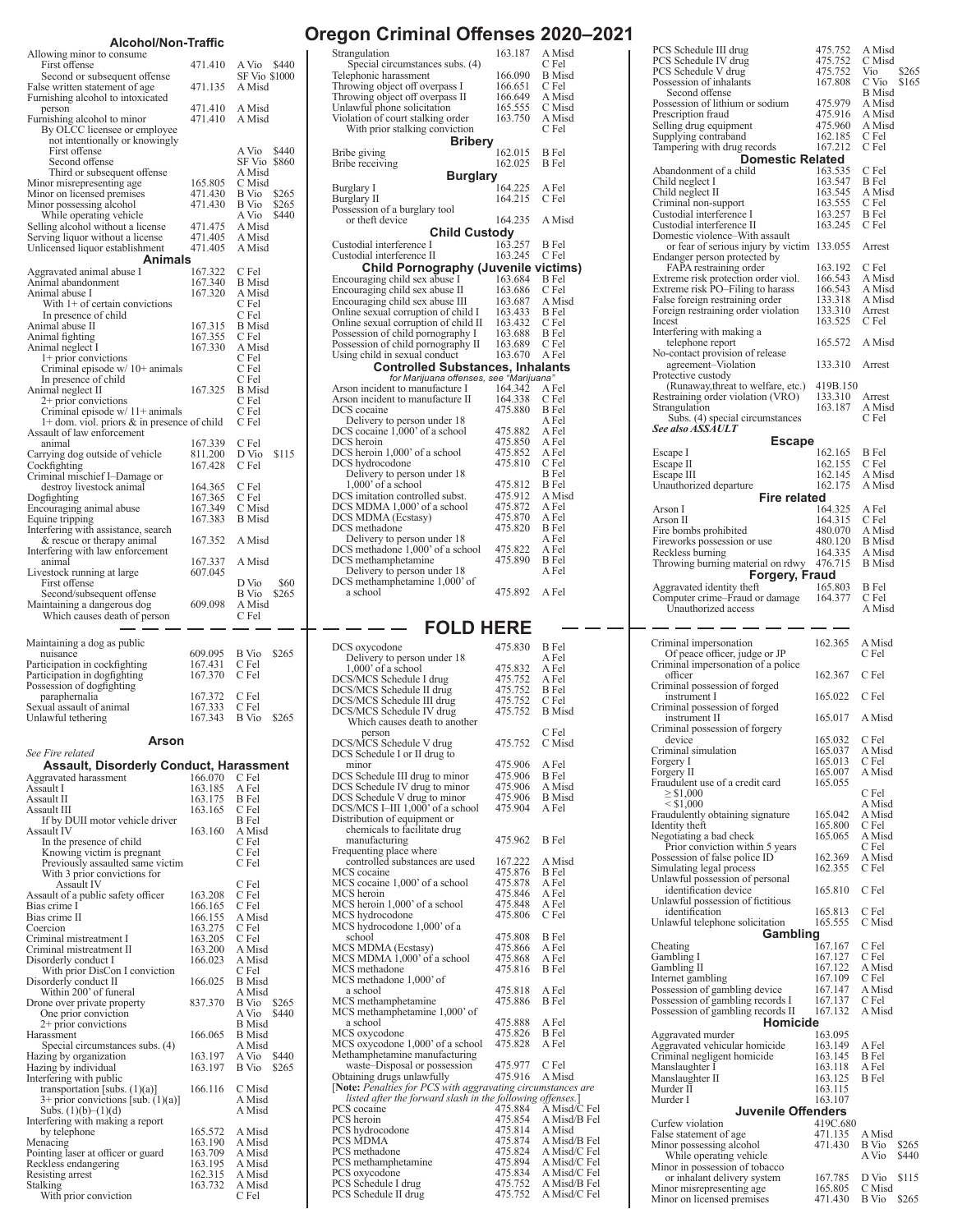| Juvenile Victims                                                                      |                                   |                                  |
|---------------------------------------------------------------------------------------|-----------------------------------|----------------------------------|
| Assault I (serious physical injury                                                    | 163.185                           | A Fel                            |
| of child under 6 years old)<br>Assault III (physical injury of child                  |                                   |                                  |
| 10 or younger)<br>Child abandonment                                                   | 163.165<br>163.535                | C Fel<br>C Fel                   |
| Child neglect I<br>Child neglect II                                                   | 163.547<br>163.545                | B Fel<br>A Misd                  |
| Contributing to sexual<br>delinquency of a minor                                      | 163.435                           | A Misd                           |
| Creating a hazard                                                                     | 167.810                           | <b>B</b> Misd                    |
| Criminal mistreatment I<br>Criminal mistreatment II                                   | 163.205<br>163.200                | C Fel<br>A Misd                  |
| Criminal nonsupport<br>Endangering welfare of a minor                                 | 163.555<br>163.575                | C Fel<br>A Misd                  |
| Failure to supervise child<br>Furnishing alcohol to minor                             | 163.577<br>471.410                | A Vio<br>\$440<br>A Misd         |
| By OLCC licensee or employee<br>not intentionally or knowingly                        |                                   |                                  |
| First offense                                                                         |                                   | A Vio<br>\$440                   |
| Second offense<br>Third or subsequent offense                                         |                                   | SF Vio<br>\$860<br>A Misd        |
| Online sexual corruption of child I<br>Online sexual corruption of child II           | 163.433<br>163.432                | B Fel<br>C Fel                   |
| Protective custody-<br>Runaway, threat to welfare, etc.                               | 419B.150                          |                                  |
| Purchasing sex with minor<br>2nd or subs. offense                                     | 163.413                           | C Fel<br>B Fel                   |
| Tobacco/inhalant delivery system                                                      |                                   |                                  |
| sale to minor<br>Manager/supervisor, 1st/2nd off.                                     | 167.755                           | SF Vio<br>\$10<br>\$50           |
| Manager/supervisor, 3rd+ off.<br>Owner, 1st/2nd offense                               |                                   | \$100<br>\$100                   |
| Owner, 3rd+ offense<br>Kidnapping                                                     |                                   | \$200                            |
| Kidnap I                                                                              | 163.235<br>163.225                | A Fel<br><b>B</b> Fel            |
| Kidnap II<br>See also Custodial interference under DOMESTIC                           |                                   |                                  |
| Littering<br>Depositing trash in or within                                            |                                   |                                  |
| 100 yards of waters<br>Provide single-use bags to customers                           | 164.775<br>459A.757               | B Misd<br>SF Vio<br>\$115        |
| Offensive littering                                                                   | 164.805                           | C Misd                           |
| Throwing burning material on<br>roadway                                               | 476.715                           | <b>B</b> Misd                    |
| Marijuana<br>Allowing <21 to consume MJ                                               | 475B.329 A Misd                   |                                  |
| Grow more plants than allowed<br>>4 but <8 plants at household                        | 475B.349 A Misd                   | <b>B</b> Misd                    |
| $>12$ plants                                                                          |                                   | C Fel                            |
| Homemade cannabinoid product<br>Paraphernalia sale to minor                           | 475B.311 A Misd<br>475B.376 B Vio | \$265                            |
|                                                                                       |                                   |                                  |
|                                                                                       |                                   |                                  |
|                                                                                       |                                   |                                  |
| Possess marijuana <21<br>While operating vehicle                                      | 475B.316 B Vio<br>475B.316 A Vio  | \$265<br>\$440                   |
| Possess certain amounts $MJ < 21$                                                     | 475B.341 A Misd                   |                                  |
| More than-loz. in public, 8oz. private,<br>16oz. solid cannabinoid, 72 oz. liquid     |                                   |                                  |
| cannabinoid, loz. cannabinoid extract<br>More than 16x max allowed                    |                                   | C Fel                            |
| Possess more than allowed by law<br>More than-loz. in public, 8oz. private,           | 475B.337 A Misd                   |                                  |
| 16oz. solid cannabinoid, 72 oz. liquid<br>cannabinoid, loz. cannabinoid extract       |                                   |                                  |
| Not more than 2x max allowed<br>More than 2x, but less than 4x, max allowed           |                                   | B Vio<br>\$265<br><b>B</b> Misd  |
| More than 16x max allowed                                                             |                                   | C Fel                            |
| Provide/sell MJ to intoxicated person 475B.329 A Misd<br>Publicly visible marijuana   | 475B.306 B Vio                    | \$265                            |
| Under 21 attempt to purchase MJ item 475B.316 B Vio<br>Using false ID to indicate age | 475B.321 A Misd                   | \$265                            |
| Using MJ in public place<br><b>Metal property offenses</b>                            | 475B.381 B Vio                    | \$265                            |
| Metal property related offenses<br>Scrap metal business violation                     | 165.118<br>165.117                | A Misd<br><b>SF Vio \$1000</b>   |
| 4th or subs. offense                                                                  |                                   | SF Vio \$5000<br>C Misd          |
| Unlawfully transport metal property 164.857<br><b>Mischief, Vandalism</b>             |                                   |                                  |
| Abuse of a corpse I<br>Abuse of a corpse II                                           | 166.087<br>166.085                | B Fel<br>C Fel                   |
| Abuse of memorial to the dead<br>Abuse of venerated objects                           | 166.076<br>166.075                | A Misd<br>C Misd                 |
| Criminal mischief I                                                                   |                                   | C Fel                            |
| Criminal mischief II<br>Criminal mischief III                                         | 164.365<br>164.354<br>164.345     | A Misd<br>C Misd                 |
| Graffiti implement possession<br>Graffiti-Unlawfully applying                         | 164.386<br>164.383                | C Vio<br>\$165<br>A Vio<br>\$440 |
| Throwing object off overpass I<br>Throwing object off overpass II                     | 166.651<br>166.649                | C Fel<br>A Misd                  |
| <b>Obstructing Justice, Perjury</b>                                                   |                                   |                                  |
| Assaulting law enforcement<br>animal                                                  | 167.339                           | C Fel                            |
| Compounding a felony<br>Failure to appear 1                                           | 162.335<br>162.205                | A Misd<br>C Fel                  |
| Failure to appear II<br>Failure to appear for criminal cite                           | 162.195<br>133.076                | A Misd<br>A Misd                 |
| Failure to appear for violation cite<br>False information to police officer           | 153.992                           | A Misd                           |
| for a criminal citation or warrant                                                    | 162.385                           | A Misd                           |
| False information to police officer<br>for a traffic citation                         | 807.620                           | A Misd                           |
| False reporting of child abuse<br>False swearing                                      | 419B.016 A Vio<br>162.075         | \$440<br>A Misd                  |
| Hindering prosecution<br>Initiating a false report<br>Impersonating a police officer  | 162.325<br>162.375<br>162.367     | C Fel<br>A Misd<br>C Fel         |

| Interfering with making a                                                                | 165.572            | A Misd                   |
|------------------------------------------------------------------------------------------|--------------------|--------------------------|
| telephone report<br>Interfering with police animal                                       | 167.337            | A Misd                   |
| Interfering with police or parole<br>and probation officer                               | 162.247            | A Misd                   |
| Obstructing government<br>or judicial administration                                     | 162.235            | A Misd                   |
| Perjury                                                                                  | 162.065            | C Fel                    |
| Possession of false Police ID<br>Refusing to assist in fire-fighting                     | 162.369<br>162.255 | A Misd<br>B Vio<br>\$265 |
| Refusing to assist police officer<br>Resisting arrest                                    | 162.245<br>162.315 | B Vio<br>\$265<br>A Misd |
| Tampering with physical evidence<br>Unsworn falsification                                | 162.295<br>162.085 | A Misd<br>B Misd         |
| Perjury & Related                                                                        |                    |                          |
| See Obstructing Justice, Perjury<br><b>Prostitution</b>                                  |                    |                          |
| <b>See Sex Offenses, Prostitution</b>                                                    |                    |                          |
| Riot<br>Riot                                                                             | 166.015            | C Fel                    |
| Robbery<br>Robbery I                                                                     | 164.415            | A Fel                    |
| Robbery II                                                                               | 164.405            | B Fel                    |
| Robbery III<br>Sex Offenses, Prostitution                                                | 164.395            | C Fel                    |
| Compelling prostitution                                                                  | 167.017            | B Fel                    |
| Contributing to the sexual<br>delinquency of a minor                                     | 163.435            | A Misd                   |
| Custodial sexual misconduct I<br>Custodial sexual misconduct II                          | 163.452<br>163.454 | C Fel<br>A Misd          |
| Fail to report as sex offender<br>With felony sex conviction                             | 163A.040           | A Misd<br>C Fel          |
| Incest<br>Invasion of personal privacy I                                                 | 163.525<br>163.701 | C Fel<br>C Fel           |
| Invasion of person privacy II                                                            | 163.700            | A Misd                   |
| Luring a minor<br>Online sexual corruption of child I                                    | 167.057<br>163.433 | C Fel<br>B Fel           |
| Online sexual corruption of child II<br>Patronizing a prostitute                         | 163.432<br>167.008 | C Fel<br>A Misd          |
| Private indecency<br>Promoting prostitution                                              | 163.467<br>167.012 | A Misd<br>C Fel          |
| Prostitution                                                                             | 167.007            | A Misd                   |
| Public indecency<br>Prior conviction for sex crime                                       | 163.465            | A Misd<br>C Fel          |
| Purchasing sex with minor<br>2nd or subs. offense                                        | 163.413            | C Fel<br>B Fel           |
| Rape I<br>Rape II                                                                        | 163.375<br>163.365 | A Fel<br>B Fel           |
| Rape III                                                                                 | 163.355            | C Fel                    |
| Sex offender being present where<br>children congregate (Predatory                       |                    |                          |
| or sexually violent offender)                                                            | 163.476            | A Misd                   |
|                                                                                          |                    |                          |
| <b>FOLD HERE</b>                                                                         |                    |                          |
| Sexual abuse I                                                                           | 163.427            | B Fel                    |
| Sexual abuse II<br>Sexual abuse III                                                      | 163.425<br>163.415 | C Fel<br>A Misd          |
| Sexual conduct in live show<br>Direct, manage, finance show                              | 167.062            | A Misd<br>C Fel          |
| Sexual misconduct<br>Sodomy I                                                            | 163.445<br>163.405 | C Misd<br>A Fel          |
| Sodomy II                                                                                | 163.395            | B Fel                    |
| Sodomy III<br>Trafficking in persons                                                     | 163.385<br>163.266 | C Fel<br>B Fel           |
| Offender knows victim <18 and<br>will be used in comm. sex act                           |                    | A Fel                    |
| Offender knows force, fraud,<br>or coercion involved                                     |                    | A Fel                    |
| Offender knows victim will                                                               |                    |                          |
| be involuntary servant<br>Receiving financial benefit from trafficking                   |                    | B Fel<br>B Fel           |
| Unlawful contact with a child<br>Unlawful sexual penetration I                           | 163.479<br>163.411 | C Fel<br>A Fel           |
| Unlawful sexual penetration II<br>Unlawful dissemination of an                           | 163.408            | B Fel                    |
| intimate image<br>1st Off.<br>$2nd+Off.$                                                 | 163.472            | A Misd<br>C Fel          |
| Theft                                                                                    |                    |                          |
| Aggravated identity theft<br>Criminal possession of rented or                            | 165.803            | B Fel                    |
| leased property<br>$\geq$ \$500<br>$<$ \$500                                             | 164.140            | C Fel<br>A Misd          |
| Criminal possession of a rented or                                                       |                    |                          |
| leased motor vehicle<br>Identity theft                                                   | 164.138<br>165.800 | C Fel<br>C Fel           |
| Mail theft<br>Organized retail theft                                                     | 164.162<br>164.098 | C Fel<br>B Fel           |
| Possession of stolen vehicle<br>Scrap metal business violation                           | 819.300<br>165.117 | C Fel<br>SF Vio \$1000   |
| 4th or subs. offense                                                                     | 164.075            | SF Vio \$5000<br>B Fel   |
| Theft by extortion<br>Theft I-Aggravated $\geq$ \$10,000                                 | 164.057            | B Fel                    |
| Theft I \$1,000-9,999<br>Theft I of firearm or explosive                                 | 164.055<br>164.055 | C Fel<br>C Fel           |
|                                                                                          | 164.055<br>164.045 | C Fel<br>A Misd          |
| Theft I by receiving<br>Theft II \$100-1,000<br>Theft III $<$ \$100<br>Theft of services | 164.043<br>164.125 | C Misd                   |
| $<$ \$100                                                                                |                    | C Misd                   |
| $<$ \$1,000<br>$>$ \$1,000                                                               |                    | A Misd<br>C Fel          |
| $\geq$ \$10,000<br>Unauthorized use of a vehicle                                         | 164.135            | B Fel<br>C Fel           |
| Unlawful entry into a motor vehicle<br>Unlawfully obtaining food stamps                  | 164.272<br>411.840 | A Misd<br>C Fel<br>C Fel |

 $\overline{\phantom{a}}$ 

| Contaminated property use                   | 453.882 | <b>B</b> Misd |       |
|---------------------------------------------|---------|---------------|-------|
| Criminal trespass at sports event           | 164.278 | C Misd        |       |
| Criminal trespass I                         | 164.255 | A Misd        |       |
| Criminal trespass II                        | 164.245 | C Misd        |       |
| Criminal trespass with a firearm            | 164.265 | A Misd        |       |
| Unlawful entry into motor vehicle           | 164.272 | A Misd        |       |
| <b>Weapons, Body Armor</b>                  |         |               |       |
| Body armor (Felon in possession)            | 166.642 | C Fel         |       |
| Body armor (Unlawful possession)            | 166.643 | B Fel         |       |
| Carrying concealed weapon                   | 166.240 | B Misd        |       |
| Changing ID# on firearm                     | 166.450 | U Fel         |       |
| Criminal trespass with firearm              | 164.265 | A Misd        |       |
| Discharging a firearm at school             | 166.370 | C Fel         |       |
| Discharging a weapon or throwing            |         |               |       |
| an object at a train                        | 166.635 | U Misd        |       |
| Discharging a weapon across                 |         |               |       |
| airport property                            | 166.638 | A Misd        |       |
| Discharging a weapon on or                  |         |               |       |
| across a highway                            | 166.630 | U Vio         | \$265 |
| Ex-con in possession of firearm             | 166.270 | C Fel         |       |
| Of restricted weapon                        |         | A Misd        |       |
| Furnishing firearm used in felony           | 166.429 | B Fel         |       |
| Inmate in possession of weapon              | 166.275 | U Fel         |       |
| Negligently wounding another                | 166.180 | <b>B</b> Misd |       |
| Pointing a firearm at another               | 166.190 | U Misd        |       |
| Possession of armor piercing                |         |               |       |
| ammunition                                  | 166.350 | A Misd        |       |
| Possession of destructive device            | 166.382 | C Fel         |       |
| Possession of deadly weapon                 |         |               |       |
| under extreme risk protection order 166.543 |         | A Misd        |       |
| Possession of firearm in a public           |         |               |       |
| building                                    | 166.370 | C Fel         |       |
| Possession of hoax device                   | 166.385 | A Misd        |       |
| Threatening use of hoax device              |         |               |       |
| in commission of felony                     | 166.385 | C Fel         |       |
| Unlawful possession of firearm              |         |               |       |
| requiring federal registration              | 166.272 | B Fel         |       |
| Unlawful possession of firearm              | 166.250 | A Misd        |       |
| Unlawful purchase of firearm                | 166.425 | A Misd        |       |
| Unlawful transfer of firearm 1st. Off.      | 166.435 | A Misd        |       |
| $2nd+Off.$                                  |         | B Fel         |       |
| Unlawful use of weapon                      | 166.220 | C Fel         |       |
|                                             |         |               |       |
|                                             |         |               |       |

**Trespassing**

### NOTES

- 1. Unclassified Violations without fine classification or
- specific presumptive fine amount should be treated as<br>Class B Violations pursuant to 153.015 (1).<br>2. This schedule is pursuant to the 2020 Schedule of<br>Fines on Violations (SOF-20) from the State Court<br>Administrator's Offic

#### *Fill in appropriate bail amounts & court scheduling.*  **Court settings**

DWS (Misd/Vio) Fel DWS (alone/traffic crime) Fel CILC with felony DWS UTC Vio (incl. Juve) UTC Mis UTC Crime (Juve) CILC Mis/Vio CILC Felony

| <b>OFFENSE</b>                          | A | B | C |
|-----------------------------------------|---|---|---|
| Felony                                  |   |   |   |
| Misdemeanor                             |   |   |   |
| (w/o domestic violence)                 |   |   |   |
| Misdemeanor w/ domestic<br>violence     |   |   |   |
| C Felony (with domestic<br>violence)    |   |   |   |
| C Felony (DUII-813.010(5))              |   |   |   |
| Unclass Fel (w/o domestic<br>violence)  |   |   |   |
| Unclass Misd (w/o domestic<br>violence) |   |   |   |
| (with domestic violence)                |   |   |   |
| Measure 11 Felony                       |   |   |   |
| Violation of DV release agree-<br>ment  |   |   |   |
| Escape I (B Fel)                        |   |   |   |
| Escape II (C Fel)                       |   |   |   |
| Escape III (A Mis)                      |   |   |   |

### Presumptive fines for Violations<br>A B C **A B C D** Violation \$440 \$265 \$165 \$115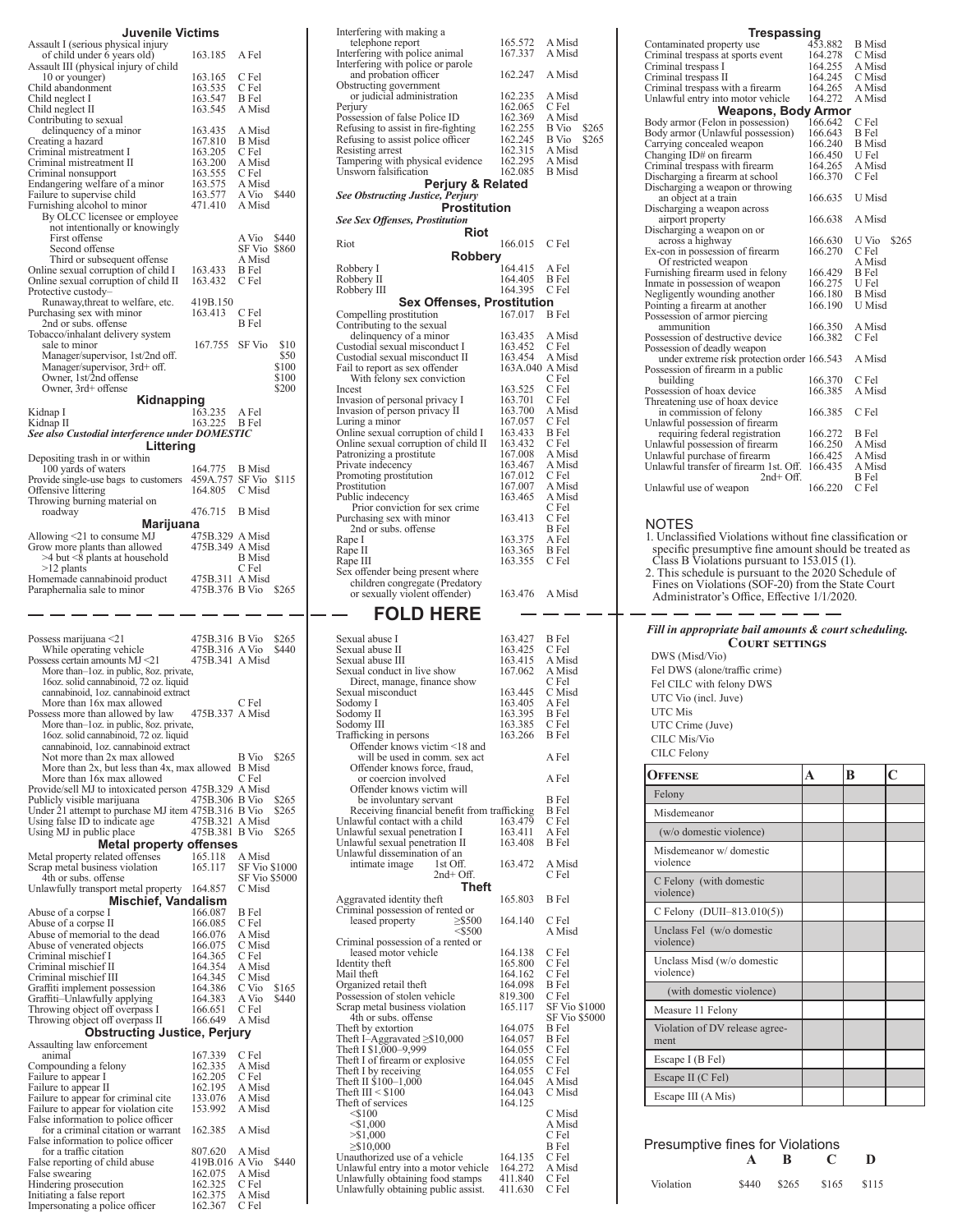# **Presumptive Fine Schedule for Oregon Traffic Offenses 2020–2021**

# **Traffic Offenses**

| Accidents                                                               |                    |                 |                |  |
|-------------------------------------------------------------------------|--------------------|-----------------|----------------|--|
| Fail to report accident (Owner)                                         | 811.730            | B Vio           | \$265          |  |
| Fail to report accident (Driver)<br>Fail to report accident (Passenger) | 811.748<br>811.750 | A Vio<br>A Vio  | \$440<br>\$440 |  |
| Fail to perform duties of driver                                        | 811.710            |                 |                |  |
| Anımal injured<br>Fail to perform duties of driver                      | 811.705            | B Vio           | \$265          |  |
| Injury accident                                                         |                    | C Fel<br>B Fel  | CМ             |  |
| Serious injury or death<br>Fail to perform duties of driver             | 811.700            |                 | CМ             |  |
| Property accident                                                       |                    | A Mis           | CМ             |  |
| Fail to remove vehicle from<br>highway following an accident            | 811.717            | C Vio           | \$165          |  |
| False accident report                                                   | 811.740            | B Mis           | CМ             |  |
| Alcohol and Marijuana<br>DUII                                           | 813.010            | A Mis           | CМ             |  |
| With 3 prior convictions                                                |                    | C Fel           | CМ             |  |
| Fail to install ignition interlock<br>Marijuana use in a vehicle        | 813.602<br>811.482 | A Vio<br>B Vio  | \$440<br>\$265 |  |
| MIP while operating a vehicle                                           | 471.430            | A Vio           | \$440          |  |
| Open container of alcohol                                               | 811.170            | B Vio           | \$265          |  |
| Refusal to take breath test<br>Soliciting another to blow into          | 813.095            | SF Vio          | \$650          |  |
| ignition interlock                                                      | 813.610            | A Vio           | \$440          |  |
| Tampering with ignition interlock                                       | 813.614            | A Vio           | \$440          |  |
| Unlawfully blowing into<br>ignition interlock                           | 813.612            | A Vio           | \$440          |  |
| ATV, Snowmobile                                                         |                    |                 |                |  |
| Commit unlawful damage with snow-<br>mobile or class 1, 2, or 4 ATV     | 821.280            | B Vio           | \$265          |  |
| Committing unlawful damage with                                         |                    |                 |                |  |
| class 3 ATV<br>Dangerous operation of snow-                             | 821.285            | B Vio           | \$265          |  |
| mobile or ATV                                                           | 821.290            | B Vio           | \$265          |  |
| Endangering ATV class 1 ATV<br>operator                                 | 821.291            | C Vio           | \$165          |  |
| Endangering ATV class 3 ATV<br>operator                                 | 821.292            | C Vio           | \$165          |  |
| Endangering ATV operator or<br>passenger                                | 821.203            | D Vio           | \$115          |  |
| Fail of ATV vehicle rider to wear                                       |                    |                 |                |  |
| helmet<br>Fail to carry out-of-state ATV                                | 821.202            | D Vio           | \$115          |  |
| permit<br>Fail to carry out-of-state                                    | 821.142            | D Vio           | \$115          |  |
| snowmobile permit                                                       | 821.140            | D Vio           | \$115          |  |
| Fail to properly display<br>snowmobile reg numbers                      | 821.120            | D Vio           | \$115          |  |
| Fail to renew snowmobile<br>registration                                | 821.110            | D Vio           | \$115          |  |
|                                                                         |                    |                 |                |  |
| Fail to title a snowmobile                                              | 821.070            | D Vio           | \$115          |  |
| Fail to use safety belt or harness<br>for child under 16                | 811.210            | D Vio           | \$115          |  |
| Hunting or harassing animals                                            | 821.260            | C Mis           | <b>CM</b>      |  |
| from snowmobile or ATV<br>Operating an ATV w/o proper                   |                    |                 |                |  |
| lighting equipment<br>Operating ATV in violation of                     | 821.230            | C Vio           | \$165          |  |
| posted restrictions<br>Operating ATV without permit                     | 821.192            | B Vio           | \$265          |  |
| and decal                                                               | 821.195            | C Vio           | \$165          |  |
| Operating class 2, 3, or 4 ATV in<br>prohibited snow area               | 821.295            | D Vio           | \$115          |  |
| Operating improperly equipped<br>ATV                                    | 821.220            | C Vio           | \$165          |  |
| Operating improperly equipped                                           | 821.210            | D Vio           | \$115          |  |
| snowmobile<br>Operating snowmobile/ATV while                            |                    |                 |                |  |
| carrying firearm or bow<br>Operation of an unregistered                 | 821.240            | B Vio           | \$265          |  |
| snowmobile<br>Operation of class 1 ATV w/o                              | 821.100            | D Vio           | \$115          |  |
| driving privileges                                                      | 821.170            | C Vio           | \$165          |  |
| Operation of class 3 ATV w/o<br>driving privileges                      | 821.172            | C Vio           | \$165          |  |
| Operation of off-road veh without                                       |                    |                 |                |  |
| required equipment<br>Operation of snowmobile without                   | 821.040            | C Vio           | \$165          |  |
| driving privileges                                                      | 821.150            | D Vio           | \$115          |  |
| Permitting dangerous operation of<br>snowmobile or ATV                  | 821.250            | A Vio           | \$440          |  |
| Unlawful operation of class 1, 2, or 4                                  |                    |                 |                |  |
| ATV for agriculture<br>Unlawful operation of off road                   | 821.191            | D Vio           | \$115          |  |
| vehicle on highway or railroad                                          | 821.190            | B Vio           | \$265          |  |
| <b>Bicycle</b><br>Endangering bicycle operator or                       |                    |                 |                |  |
| passenger                                                               | 814.486            | SF Vio          | \$25           |  |
| Equipment violation<br>Fail to signal turn                              | 815.280<br>814.440 | D Vio<br>D Vio  | \$115<br>\$115 |  |
| Fail to use bicycle lane or path                                        | 814.420            | D Vio           | \$115          |  |
| Fail to use bicycle seat<br>Fail to wear helmet under 16 y/o            | 814.470<br>814.485 | D Vio<br>SF Vio | \$115<br>\$25  |  |
| Improper entry into intersection                                        |                    |                 |                |  |
| Controlled by stop sign                                                 | 814.414            | D Vio           | \$115          |  |
| Controlled by flashing red signal<br>Improper use of lanes              | 814.416<br>814.430 | D Vio<br>D Vio  | \$115<br>\$115 |  |
| Lighting–Required equipment                                             | 815.280            | D Vio           | \$115          |  |
| Non-motorized vehicle clinging<br>to other vehicle                      | 814.480            | D Vio           | \$115          |  |
| Unlawful load on bicycle                                                | 814.450            | D Vio           | \$115          |  |
| Unsafe operation on sidewalk                                            | 814.410            | D Vio           | \$115          |  |

|                                                                     | ע~יי               |                |                |
|---------------------------------------------------------------------|--------------------|----------------|----------------|
| Unlawful passenger on bicycle                                       | 814.460            | D Vio          | \$115          |
| Unsafe passing of a person<br>operating a bicycle                   | 811.065            | B Vio          | \$265          |
| <b>Careless Driving</b>                                             |                    |                |                |
| Careless driving<br>Contributing to accident                        | 811.135<br>811.135 | B Vio<br>A Vio | \$265<br>\$440 |
| Contributing to serious physical<br>injury/death of vulnerable user | 811.135            | A Vio          | CМ             |
| Cell phone use while driving                                        |                    |                |                |
| Driving while using mobile comm-                                    |                    |                |                |
| unications device                                                   | 811.507            | B Vio          | \$265          |
| Second conviction                                                   |                    | A Vio          | \$440          |
| Third+ conviction                                                   |                    | B Misd         |                |
| Contribute to accident                                              |                    | A Vio          | \$440          |
| <b>Crimes-Traffic related</b>                                       |                    |                |                |
| Aggravated driving while                                            |                    |                |                |
| suspended or revoked<br>Attempting to elude police officer-         | 163.196            | C Fel          | CМ             |
| While driving motor vehicle                                         | 811.540            | C Fel          | CМ             |
| On foot from motor vehicle                                          | 811.540            | A Mis          | <b>CM</b>      |
| DUII                                                                | 813.010            | A Mis          | CМ             |
| With 3 prior convictions                                            | 813.010            | C Fel          | <b>CM</b>      |
| Driving while suspended (Misd)                                      | 811.182            | A Mis          | CM             |
| Driving while suspended (Felony)                                    | 811.182            | B Fel          | CМ             |
| Fail to carry or present license                                    | 807.570            | C Mis          | CМ             |
| Fail to perform duties of driver<br>Injury accident                 | 811.705            | C Fel          | CМ             |
| Serious injury or death                                             |                    | B Fel          | CМ             |
| Fail to perform duties of driver                                    |                    |                |                |
| Property accident                                                   | 811.700            | A Mis          | CМ             |
| Fail to return suspended license                                    | 809.500            | C Mis          | <b>CM</b>      |
| False accident report                                               | 811.740            | <b>B</b> Mis   | CМ             |
| False information to police                                         | 807.620            | A Mis          | CМ             |
| False insurance information<br>Falsification of financial           | 806.055            | <b>B</b> Mis   | CМ             |
| responsibility                                                      | 806.050            | A/B Mis CM     |                |
| Improper disposal of human                                          |                    |                |                |
| waste                                                               | 811.172            | A Mis          | СM             |
| Misuse of identification card                                       | 807.430            | A Mis          | CМ             |
| Organizing speed racing event                                       | 811.127            | C Fel          | <b>CM</b>      |
| Permitting misuse of license<br>Possession of stolen vehicle        | 807.590<br>819.300 | A Mis<br>C Fel | СM<br>СM       |
|                                                                     |                    |                |                |
|                                                                     |                    |                |                |
| Reckless driving                                                    | 811.140            | A Mis          | CМ             |
| Reckless endangerment of<br>highway worker                          | 811.231            | A Mis          | CM             |
| Unauthorized use of a vehicle                                       | 164.135            | C Fel          | CМ             |
| Unlawful entry into motor vehicle                                   | 164.272            | A Mis          | CМ             |
| Using another person's license                                      | 807.600            | A Mis          | CМ             |
|                                                                     |                    |                |                |
|                                                                     |                    |                |                |
| <b>FOLD HERE</b>                                                    |                    |                |                |
| Using or possession of invalid                                      |                    |                |                |
| license<br>Vehicular assault of bicyclist,                          | 807.580            | A Mis          | CМ             |
| motorcyclist, or pedestrian                                         | 811.060            | A Mis          | CМ             |
| Emergency Vehicle, Flagger                                          |                    |                |                |
| Fail to maintain safe distance                                      | 811.147            | B Vio          | \$265          |
| Fail to yield to emergency vehicle                                  | 811.145            | B Vio          | \$265          |
| Interfering with emergency vehicle                                  | 811.150            | B Vio          | \$265          |
| Refusing to obey a flagger                                          | 811.232            | A Vio          | \$440          |
| Equipment<br>Fail to mark end of load                               |                    |                | \$165          |
| Fail to use traction tires or devices                               | 815.275<br>815.140 | C Vio<br>C Vio | \$165          |
| Horn required                                                       | 815.230            | C Vio          | \$165          |
| Improper clearance                                                  | 815.245            | B Vio          | \$265          |
| Improper exhaust system                                             | 815.250            |                | \$165          |
| Improper fenders or mud guards                                      | 815.185            | C Vio<br>C Vio | \$165          |
| Improper use of horn                                                | 815.225            | C Vio          | \$165          |
| Minimum clearance reqts.                                            | 815.245            | B Vio          | \$265          |
| Obstruction of windows<br>Operation of unsafe vehicle               | 815.220<br>815.020 | D Vio<br>B Vio | \$115<br>\$265 |
| Operation of vehicle that violates                                  |                    |                |                |
| equipment rules                                                     | 815.100            | C Vio          | \$165          |
| Unmuffled engine brake                                              | 811.492            | A Vio          | \$440          |
| Unlawfully idling primary engine                                    |                    |                |                |
| of commercial vehicle                                               | 825.605            | C Vio          | \$165          |
| Unlawful use of studded tires<br>Rear view mirror required          | 815.160<br>815.235 | C Vio<br>C Vio | \$165<br>\$165 |
| Slow moving vehicle emblem                                          | 815.115            |                | \$165          |
| Sound equipment requirements                                        | 815.230            | C Vio<br>C Vio | \$165          |
| Video display visible by driver                                     | 815.240            | B Vio          | \$265          |
| Visible emissions<br>Window tinting                                 | 815.200<br>815.222 | D Vio<br>B Vio | \$115<br>\$265 |

| Using or possession of invalid                                  |         |       |           |
|-----------------------------------------------------------------|---------|-------|-----------|
| license                                                         | 807.580 | A Mis | <b>CM</b> |
| Vehicular assault of bicyclist,                                 |         |       |           |
| motorcyclist, or pedestrian                                     | 811.060 | A Mis | CМ        |
| <b>Emergency Vehicle, Flagger</b>                               |         |       |           |
| Fail to maintain safe distance                                  | 811.147 | B Vio | \$265     |
| Fail to yield to emergency vehicle                              | 811.145 | B Vio | \$265     |
| Interfering with emergency vehicle                              | 811.150 | B Vio | \$265     |
| Refusing to obey a flagger                                      | 811.232 | A Vio | \$440     |
| <b>Equipment</b>                                                |         |       |           |
| Fail to mark end of load                                        | 815.275 | C Vio | \$165     |
| Fail to use traction tires or devices                           | 815.140 | C Vio | \$165     |
| Horn required                                                   | 815.230 | C Vio | \$165     |
| Improper clearance                                              | 815.245 | B Vio | \$265     |
| Improper exhaust system                                         | 815.250 | C Vio | \$165     |
| Improper fenders or mud guards                                  | 815.185 | C Vio | \$165     |
| Improper use of horn                                            | 815.225 | C Vio | \$165     |
| Minimum clearance reqts.                                        | 815.245 | B Vio | \$265     |
| Obstruction of windows                                          | 815.220 | D Vio | \$115     |
| Operation of unsafe vehicle                                     | 815.020 | B Vio | \$265     |
| Operation of vehicle that violates                              |         |       |           |
|                                                                 | 815.100 | C Vio | \$165     |
| equipment rules<br>Unmuffled engine brake                       | 811.492 | A Vio | \$440     |
| Unlawfully idling primary engine                                |         |       |           |
| of commercial vehicle                                           | 825.605 | C Vio | \$165     |
| Unlawful use of studded tires                                   | 815.160 | C Vio | \$165     |
| Rear view mirror required                                       | 815.235 | C Vio | \$165     |
| Slow moving vehicle emblem                                      | 815.115 | C Vio | \$165     |
|                                                                 | 815.230 | C Vio | \$165     |
| Sound equipment requirements<br>Video display visible by driver | 815.240 | B Vio | \$265     |
|                                                                 | 815.200 | D Vio | \$115     |
| Visible emissions                                               | 815.222 | B Vio | \$265     |
| Window tinting                                                  |         |       |           |
| <b>Funeral Processions</b>                                      |         |       |           |
| Disrupting funeral procession                                   | 811.810 | D Vio | \$115     |
| Exceeding max speed in funeral                                  |         |       |           |
| procession                                                      | 811.806 | D Vio | \$115     |
| Failure to use required lighting in                             |         |       |           |
| funeral procession                                              | 811.520 | D Vio | \$115     |
| Fail to yield to funeral procession                             | 811.802 | D Vio | \$115     |
| Funeral vehicles w/ improper                                    |         |       |           |
| lights                                                          | 811.800 | D Vio | \$115     |
| Impeding/Obstructing                                            |         |       |           |
| Impeding traffic                                                | 811.130 | D Vio | \$115     |
| Obstructing cross traffic                                       | 811.290 | D Vio | \$115     |
| <b>Insurance</b>                                                |         |       |           |
| See License, Insurance                                          |         |       |           |
| Lane Use                                                        |         |       |           |
| Crossing centerline on 2-way                                    |         |       |           |
| 4 lane roadway                                                  | 811.310 | B Vio | \$265     |
| Depriving motorcycle or moped of                                |         |       |           |
| full lane                                                       | 811.385 | B Vio | \$265     |
|                                                                 |         |       |           |

| Driving around barricade<br>Driving on highway divider                                                                 | 811.445<br>811.430 | D Vio<br>B Vio             | \$115<br>\$265 |
|------------------------------------------------------------------------------------------------------------------------|--------------------|----------------------------|----------------|
| Driving on left on curve, grade,                                                                                       |                    |                            |                |
| intersection or RR crossing<br>Driving thru safety zone                                                                | 811.305<br>811.030 | B Vio<br>B Vio             | \$265<br>\$265 |
| Driving wrong way around traffic<br>ısland                                                                             | 811.330            | B Vio                      | \$265          |
| Fail of slow driver to drive on right                                                                                  | 811.315            | B Vio                      | \$265          |
| Fail to drive on the right<br>Fail to drive on right of                                                                | 811.295            | B Vio                      | \$265          |
| approaching vehicle<br>Fail to keep camper, trailer or truck                                                           | 811.300            | B Vio                      | \$265          |
| in right lane                                                                                                          | 811.325            | B Vio                      | \$265          |
| Fail to drive to right on divided<br>hıghway                                                                           | 811.320            | B Vio                      | \$265          |
| Fail to drive within lane                                                                                              | 811.370            | B Vio<br>B Vio             | \$265          |
| Fail to use special left turn lane<br>Improper use of center lane on                                                   | 811.345            |                            | \$265          |
| three lane road<br>Misuse of special left turn lane                                                                    | 811.380<br>811.346 | B Vio<br>B Vio             | \$265<br>\$265 |
| Operating vehicle in bike lane                                                                                         | 811.435            | B Vio                      | \$265          |
| Passing in no passing zone<br>Unlawful or unsignaled lane                                                              | 811.420            | B Vio                      | \$265          |
| change<br>Unsafe passing on left                                                                                       | 811.375<br>811.410 | D Vio<br>B Vio             | \$115<br>\$265 |
| Unsafe passing on right                                                                                                | 811.415            | B Vio                      | \$265          |
| Violation of posted truck route<br>Wrong way in a one way                                                              | 811.450<br>811.270 | B Vio<br>B Vio             | \$265<br>\$265 |
| License, Insurance                                                                                                     |                    |                            |                |
| Disability golf cart permit violation<br>Driving outside restrictions                                                  | 807.210<br>807.010 | D V <sub>io</sub><br>B Vio | \$115<br>\$265 |
| Provisional permit 1: 1st 6 months, no passenger under age                                                             |                    |                            |                |
| 20 unless family member<br>Provisional permit 2: 2nd 6 months, not more than 3                                         |                    |                            |                |
| passengers under age 20 unless family member                                                                           |                    |                            |                |
| Provisional permit curfew: <i>Ist year, no driving between</i><br>12am-5am unless for job, school event or w/ licensed |                    |                            |                |
| <i>driver at least age 25</i> (pursuant to 807.122)                                                                    |                    |                            |                |
| Driving uninsured<br>Driving while suspended–Violation                                                                 | 806.010<br>811.175 | B Vio<br>A Vio             | \$265<br>\$440 |
| Driving while suspended–Crime                                                                                          | 811.182            | Varies                     | CМ             |
| Driving without license<br>Fail to carry or present license                                                            | 807.010<br>807.570 | B Vio<br>C Mis             | \$265<br>CМ    |
| Fail to carry proof of insurance                                                                                       | 806.012            | B Vio                      | \$265          |
| Fail to change ID card information<br>Fail to change driver license info                                               | 807.420<br>807.560 | D Vio<br>D Vio             | \$115<br>\$115 |
| Fail to surrender prior license                                                                                        | 807.540            | D Vio                      | \$115          |
| Giving false insurance information<br>Holding multiple licenses                                                        | 806.055<br>807.550 | <b>B</b> Mis<br>B Vio      | CM<br>\$265    |
| Misuse of identification card                                                                                          | 807.430            | A Mis                      | CМ             |
|                                                                                                                        | 807.010            | A Vio                      | \$440          |
| No motorcycle endorsement                                                                                              |                    |                            |                |
|                                                                                                                        |                    |                            |                |
| No operator's license                                                                                                  | 807.010            | B Vio                      | \$265          |
| Permitting misuse of license<br>Providing vehicle to unqualified                                                       | 807.590            | A Mis                      | CМ             |
| driver                                                                                                                 | 807.610            | D Vio                      | \$115          |
| Using another person's license<br>Using or possession of invalid                                                       | 807.600            | A Mis                      | CМ             |
| license                                                                                                                | 807.580            | A Mis                      | CМ             |
| Lighting<br>Fail to use lights when required                                                                           | 811.520            | B Vio                      | \$265          |
| Operate with nonstandard lighting                                                                                      | 816.300<br>816.330 | C Vio                      | \$165          |
| Operate without required lighting<br>Use of prohibited lighting                                                        | 816.360            | C Vio<br>C Vio             | \$165<br>\$165 |
| Loads, Towing                                                                                                          |                    |                            |                |
| Fail to mark end of load<br>Operating a vehicle loaded so as                                                           | 815.275            | C Vio                      | \$165          |
| to obstruct driver                                                                                                     | 815.270            | C Vio                      | \$165          |
| <b>Medium Speed Vehicle</b><br>Unlawfully operating on a highway                                                       | 811.513            | B Vio                      | \$265          |
| <b>Miscellaneous Traffic Rules</b>                                                                                     |                    |                            |                |
| <b>Careless driving–See Careless Driving</b><br>Cell phone use while driving                                           | 811.507            | B Vio                      | \$265          |
| Second conviction                                                                                                      |                    | A Vio                      | \$440          |
| Third+ conviction<br>Contribute to accident                                                                            |                    | <b>B</b> Misd<br>A Vio     | \$440          |
| Coasting on downgrade                                                                                                  | 811.495            | D Vio                      | \$115          |
| Driving thru safety zone<br>Endangering child passenger                                                                | 811.030<br>811.210 | B Vio<br>D Vio             | \$265<br>\$115 |
| Fail to remove vehicle from                                                                                            |                    | C Vio                      | \$165          |
| highway following an accident<br>Following too closely                                                                 | 811.717<br>811.485 | B Vio                      | \$265          |
| Illegal or unsafe backing<br>Operating low speed vehicle on                                                            | 811.480            | D Vio                      | \$115          |
| a highway                                                                                                              | 811.512            | B Vio                      | \$265          |
| Operating medium speed electric<br>vehicle on a highway                                                                | 811.513            | B Vio                      | \$265          |
| Operating racing                                                                                                       | 811.514            | B Vio                      | \$265          |
| activity vehicle on a highway<br>Permitting unlawful operation of                                                      |                    |                            |                |
| vehicle<br>Skateboarder helmet required by                                                                             | 811.255            | B Vio                      | \$265          |
| person under 16                                                                                                        | 814.600            | SF Vio                     | \$25           |
| Smoking in vehicle with<br>child present                                                                               | 811.193            | D Vio                      | \$115          |
| 2nd or subs. offense                                                                                                   |                    | C Vio                      | \$165          |
| Speed racing<br>Tampering with vehicle immobili-                                                                       | 811.125            | A Vio                      | \$440          |
| zation device                                                                                                          | 809.702            | A Vio                      | \$440          |
| Texting while driving<br>Second conviction<br>Third+ conviction                                                        | 811.507            | B Vio<br>A Vio<br>B Misd   | \$265<br>\$440 |